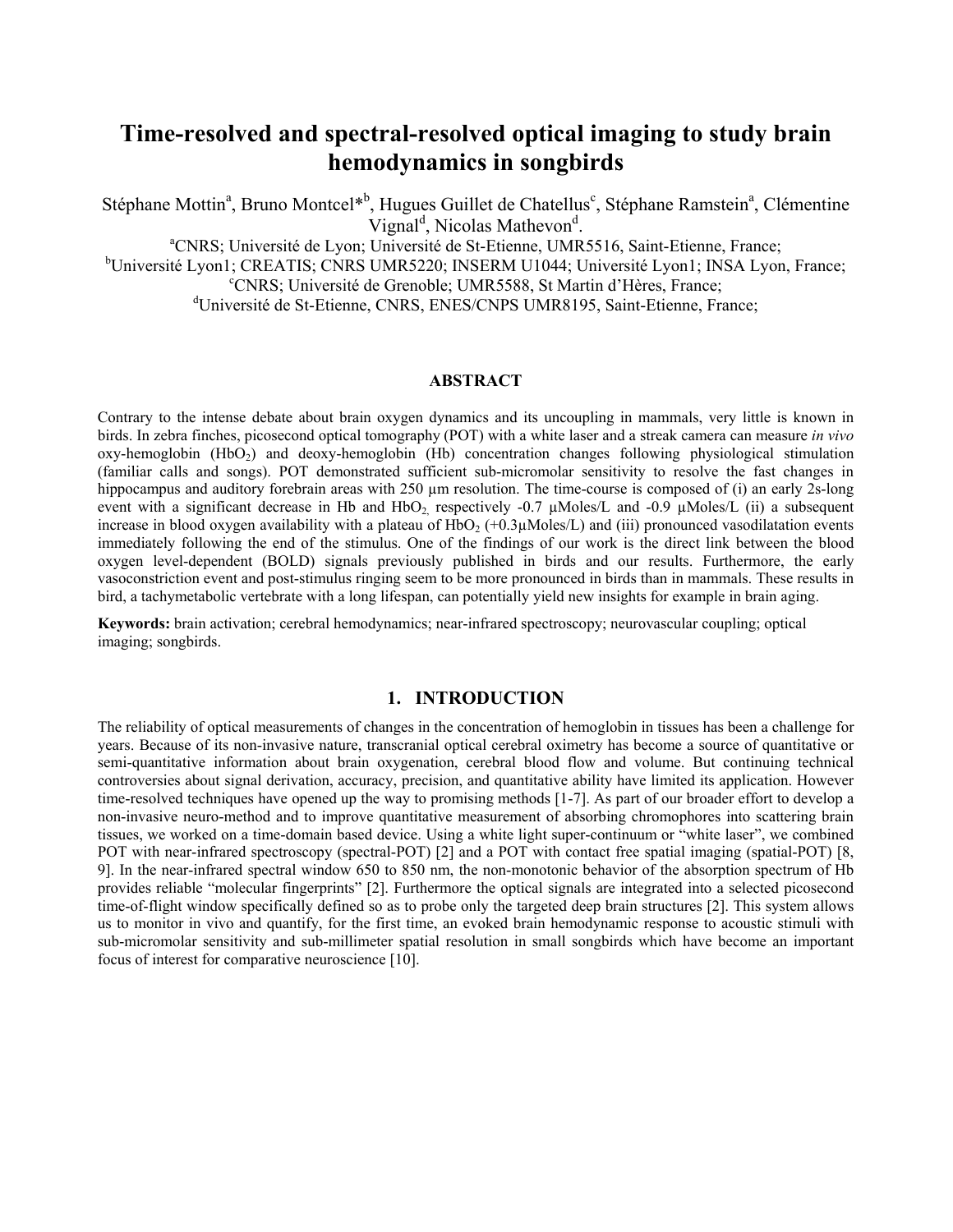## **2. MATERIALS AND METHODS**

Adult male zebra finches (*Taeniopygia guttata*) served as subjects for the experiments. 4 birds and 5 birds were used respectively for spectral-POT and spatial-POT. Birds were anesthetized with 2% isoflurane under spontaneous breathing conditions. The animal preparation and the spectral-POT setup have been described previously [2]. For spectral POT, the optical fibers were placed directly on the skin. Positions of the input and collecting optical fibers (inter-fibers distance of 5 mm) were chosen in order to probe the auditory regions of the telencephalon (field L, the caudo-medial Nidopallium NCM and the caudo-medial Mesopallium CMM). The animals were kept in a custom-made sound-attenuated box equipped with 2 fixed high-fidelity speakers. After a 1mn baseline period, each bird was subject to a 20s stimulus, followed by 1mn for recovery of baseline. The original auditory signal was a random sequence of songs and calls recorded in the zebra finch aviary, normalized to the same intensity. All experimental procedures were approved by the University's animal care committee. Statistical methods have been previously described [2]. The variation of the timeresolved transmittance spectrum was also fitted to the spectra of HbO2 and Hb known in mammals by classic linear least-squares procedure. The same procedure was applied to calculate the variations in concentration of HbO2 and Hb. These concentration variations can be expressed using an absolute scale (*μ*Mol) because our time-resolved detection system can measure the mean optical path through the bird's head thanks to the mean arrival time of photons. The spatial POT has also been described previously [8, 9]. We used the same setup and the same laser fiber position as previously described, with the omission of the polychromator and with an imaging system between the head of the animal and the streak camera (figure 1). Intrinsic filtering properties of the imaging setup enable to collect only the photons emerging from a 5 mm-long segment located 5 mm apart from the input fiber. We put a narrow bandwidth filter (IF) (10 nm FWHM) centered at 700 nm, where the difference of absorption between the two hemoglobin species is maximal. The position of the imaged segment on the head of the bird can be controlled by eye by shining an intermediate slit with a He-Ne laser and checking and adjusting the position of its image on the surface of the head. The spatial resolution along the slit is near of 250 µm.



Figure  $\overline{1}$  [8, 9]. Experimental set up.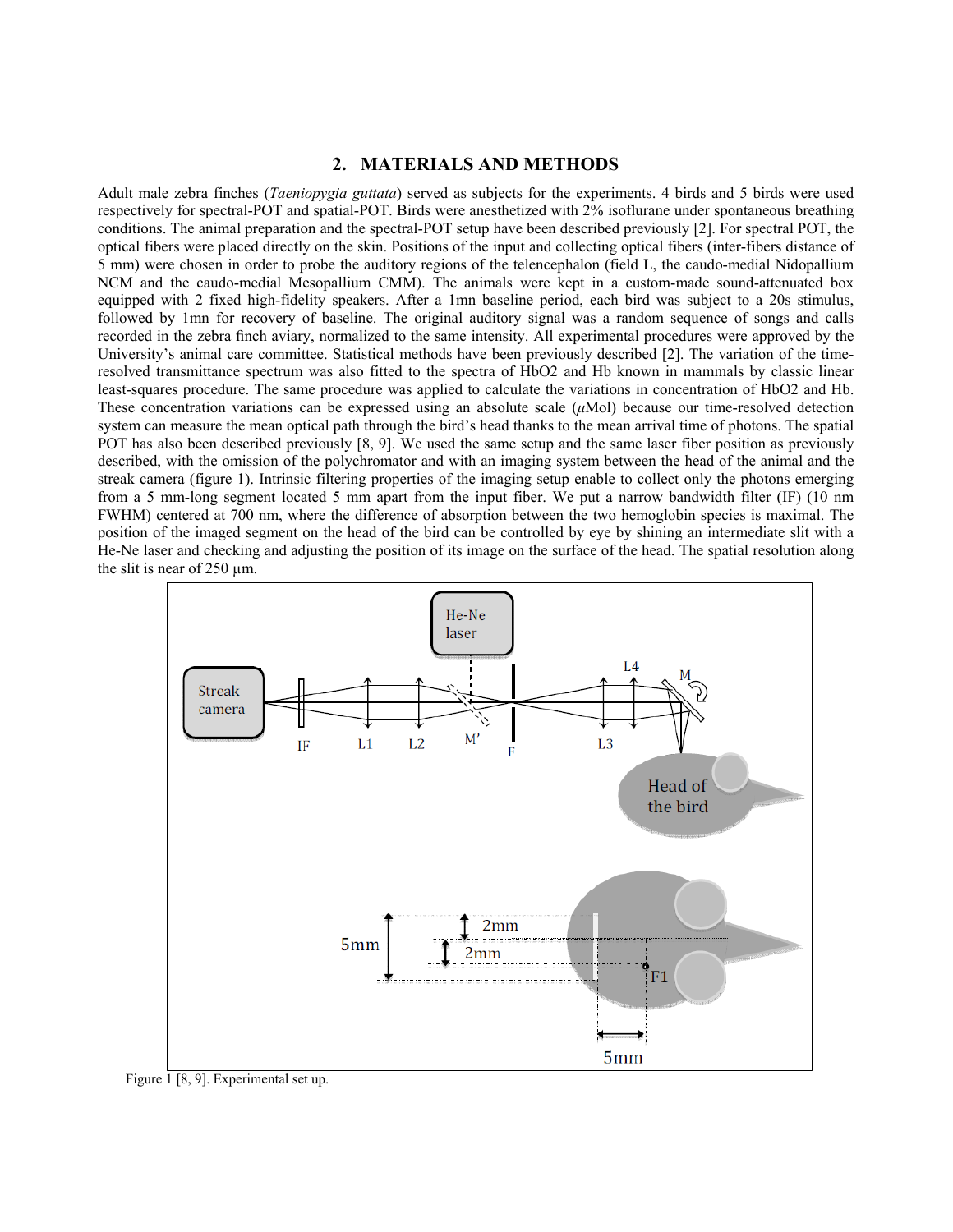# **3. RESULTS**

Figure 2 shows the full time-courses of picosecond time-resolved transmittance measured by spectral-POT (Figure 2a) and by spatial-POT (Figure 2b). The shape of the time-courses and the level of variation of transmittance were equivalent for spatial-POT and spectral-POT. The maximum change in transmittance induced by the auditory stimulus was 1.03. To establish a calibrated functional technique, the acoustic response experiments were carried out under the same conditions as the 7% normoxic hypercapnic experiments [2]. The functional signal under these conditions was found to be equivalent to 10% of the hypercapnic changes. Significant Hb and  $HbO<sub>2</sub>$  changes were obtained by linear unmixing and were analyzed with a 0.667 s time resolution. During the 2-seconds following the onset of acoustic stimuli, Hb and HbO<sub>2</sub> levels significantly decreased to -0.7  $\mu$ Moles/L and -0.9  $\mu$ Moles/L respectively (Figure 3). The HbO<sub>2</sub> level then increased significantly (during 12.4s, 100 concentration measurements) to reach a plateau of 0.3  $\mu$ Moles/L (p=0.015 when compared to the 100 concentrations preceding the stimulus). Immediately after the end of the stimulus, Hb and HbO<sub>2</sub> pulses reached  $+0.7 \mu$ Moles/L.



Figure 2 [8, 9]. The full time-course of the picosecond time-resolved transmittance spectra was measured by spectral-POT (a). The near-infrared spectral window is 668-844.4 nm, with 20 spectral windows of 8.83 nm. The time-course of the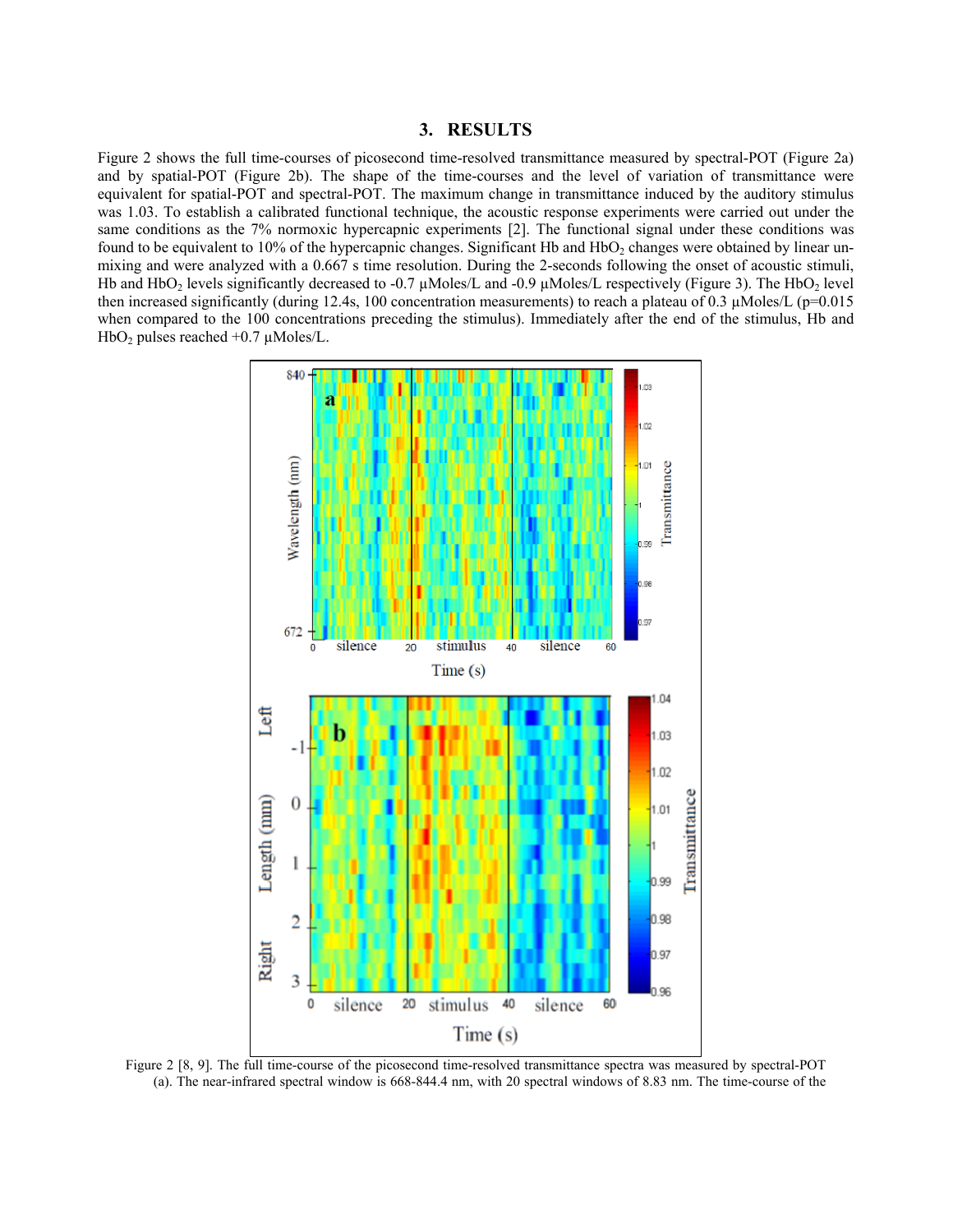picosecond time-resolved transmittance for 20 spatial regions of 0.25 mm was imaged by spatial-POT (**b**). The 695-705 nm spectral window was used for spatial-POT. Each point of measurement corresponds to 33ms. For illustration purposes, these results were filtered to get rid of high frequency noise, using a Chebyshev window only along the time axis, 1s for spectral-POT and 2s for spatial-POT respectively. The 0 mm position corresponds to the sagittal midline

Changes were significantly localized (Figures 2b) above the auditory forebrain areas. There was a significant bilateral increase in transmittance when compared to more lateral positions [2.75 and 3 mm]. During the post-stimulus period all areas showed significant decreases in transmittance when compared to the rest period. These results show that recoupling was less localized than uncoupling. Compared to more lateral positions and within the stimulation period, a significant bilateral increase was observed. In contrast, a significant bilateral decrease was observed within the poststimulus period. Furthermore the number of Hb and  $HbO<sub>2</sub>$  pulses was less high for the auditory-hippocampal areas [0.25] to 1.25mm and -0.25 to -1.25mm] than for more lateral positions, showing that re-coupling was faster in these areas (Figures 2b).



Figure 3 [8, 9]. Hb (**a**) and HbO2 (**b**) concentration changes obtained by linear unmixing of the picosecond time-resolved transmittance spectra. Each point is an average of five concentrations, allowing a time resolution of 0.667s. Bars corresponds to p=0.05 for multiple comparisons (one-way ANOVAs for repeated measures) between periods. The limits of significance of Hb and HbO2 are 0.42 µMoles/L and 0.75 µMoles/L respectively. The asterisk indicates significant difference (p<0.05) from the detection limit.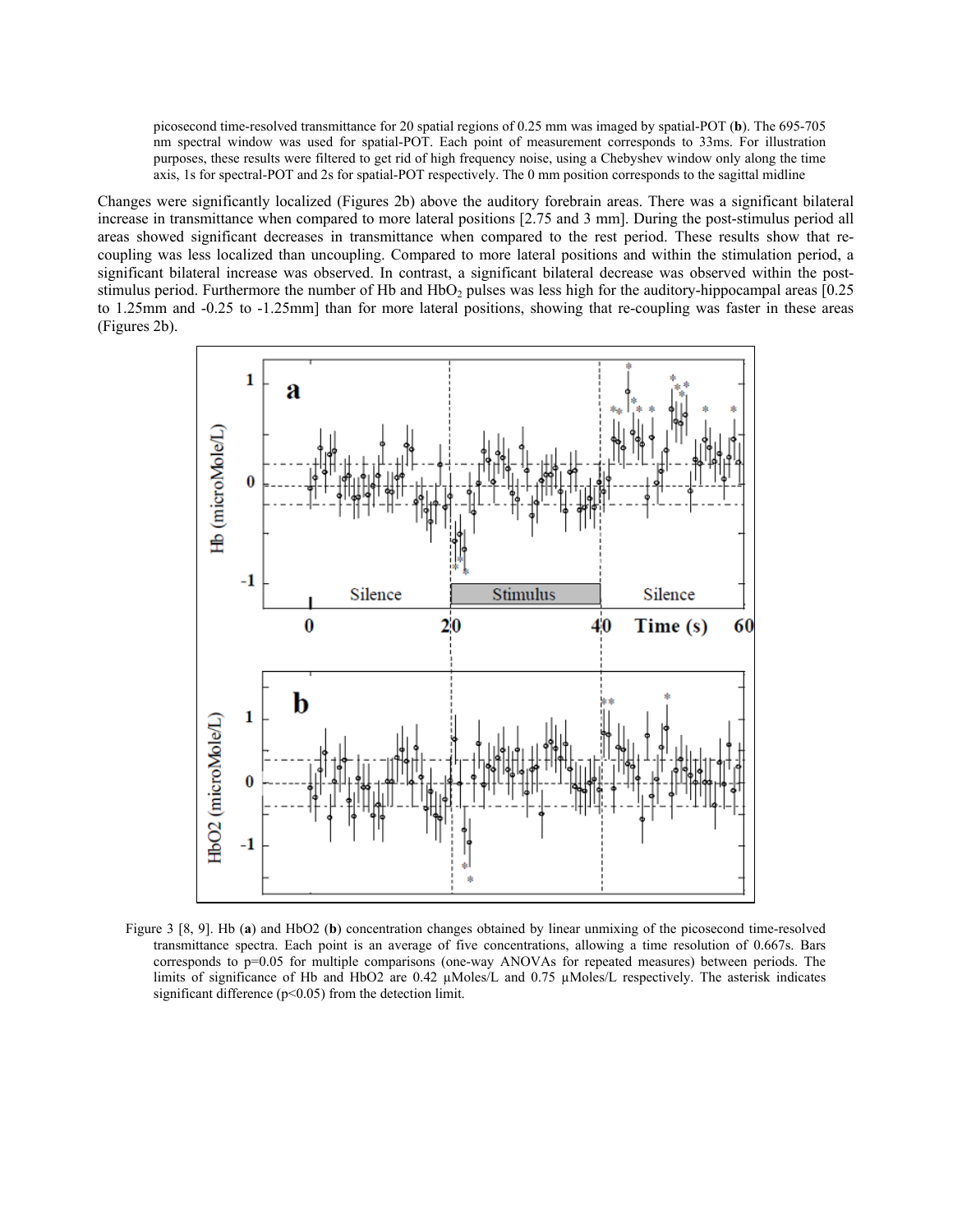## **4. DISCUSSION**

Our study demonstrates for the first time the changes of blood oxygen in a small songbird during stimulation *in vivo*. The most intense responses to similar stimuli have been observed in NCM and Field L, using other methods [11, 12]. In addition to bilateral responses in these areas, lateralized activation has been suggested to take place [11, 12]. With our less specific stimulation paradigm, we obtained a bilateral response without lateralization (Figures 2b). For the poststimulus period, re-coupling seems to be more complex than expected because (i) the  $HbO<sub>2</sub>$  and Hb pulses were less localized than during activation (Figure 1b), (ii) the re-coupling of the activated auditory regions was faster than for other regions, and (iii) the early  $HbO<sub>2</sub>$  pulse arrived before the Hb pulse (Figure 3). We imaged the sinus sagittalis superior (position 0 mm in Figure 2b) and no significant changes were observed during the activation period. However this result should be considered carefully because distinguishing arterial, capillary and venous compartments is not straightforward in optical neuro-imaging [13].

## **5. CONCLUSION**

Our study demonstrates the occurrence of strong reactivity in the cerebral vessels of the bird, an animal with a long lifespan [14]. Several studies [15] indicate that age-related changes in vascular reactivity are important contributing factors to mild cognitive impairment in aging mammals. Contrary to accepted dogma, the role of oxidative stress as a determinant of longevity is still open to question [14, 15]. Our results could thus shed light on this crucial question i.e. the link between brain aging and vascular reactivity.

## **6. ACKNOWLEDGEMENTS**

These experiments were supported by the Program 'Emergence' of the Région Rhône-Alpes and the Agence Nationale de la Recherche (Project 'Birds' voices', ANR-06-BLAN-0293-01)

#### **REFERENCES**

- [1] Gibson AP, Austin T, Everdell NL, Schweiger M, Arridge SR, Meek JH, Wyatt JS, Delpy DT, Hebden JC, " Three-dimensional whole-head optical passive motor evoked responses in the tomography of neonate," Neuroimage 30, 521-528 (2006).
- [2] Vignal C, Boumans T, Montcel B, Ramstein S, Verhoye M, Van Audekerke J, Mathevon N, Van der Linden A, Mottin S " Measuring brain hemodynamic changes in a songbird: responses to hypercapnia measured with functional MRI and near-infrared spectroscopy," Phys. Med. Biol. 53, 2457-2470 (2008).
- [3] Montcel B, Chabrier R, Poulet P " Detection of cortical activation using time-resolved diffuse optical methods," Applied Optics 44, 1942-1947 (2005).
- [4] Montcel B, Chabrier R, Poulet P " Time-resolved absorption and haemoglobin concentration difference maps: a method to retrieve depth-related information on cerebral hemodynamics," Optics Express 14, 12271-12287 (2006).
- [5] Pifferi A, Torricelli A, Spinelli L, Contini D, Cubeddu R, Martelli F, Zaccanti G, Tosi A, Dalla Mora A, Zappa F, Cova S " Time-Resolved Diffuse Reflectance Using Small Source-Detector Separation and Fast Single-Photon Gating," Phys Rev Lett 100, 138101 (2008).
- [6] Liebert A, Wabnitz H, Steinbrink J, Obrig H, Möller M, Macdonald R, Villringer A, Rinneberg H " Timeresolved multidistance near-infrared spectroscopy of the adult head: intracerebral and extracerebral absorption changes from moments of distribution of times of flight of photons," Applied Optics 43, 3037-3047 (2004).
- [7] Selb J, Joseph DK, Boas DA " Time-gated optical system for depth-resolved functional brain imaging," J. Biomed Opt 11, 044008 (2006).
- [8] Mottin S, Montcel B, Guillet de Chatellus H., Ramstein S, Vignal C Mathevon N, Corrigendum:"Functional white-laser imaging to study brain oxygen uncoupling/recoupling in songbirds," Journal of Cerebral Blood Flow & Metabolism 31, 1170 (2011).
- [9] Mottin S, Montcel B, Guillet de Chatellus H., Ramstein S, "Functional white-laser imaging to study brain oxygen uncoupling/recoupling in songbirds," Journal of Cerebral Blood Flow & Metabolism 31, 393-400 (2011).